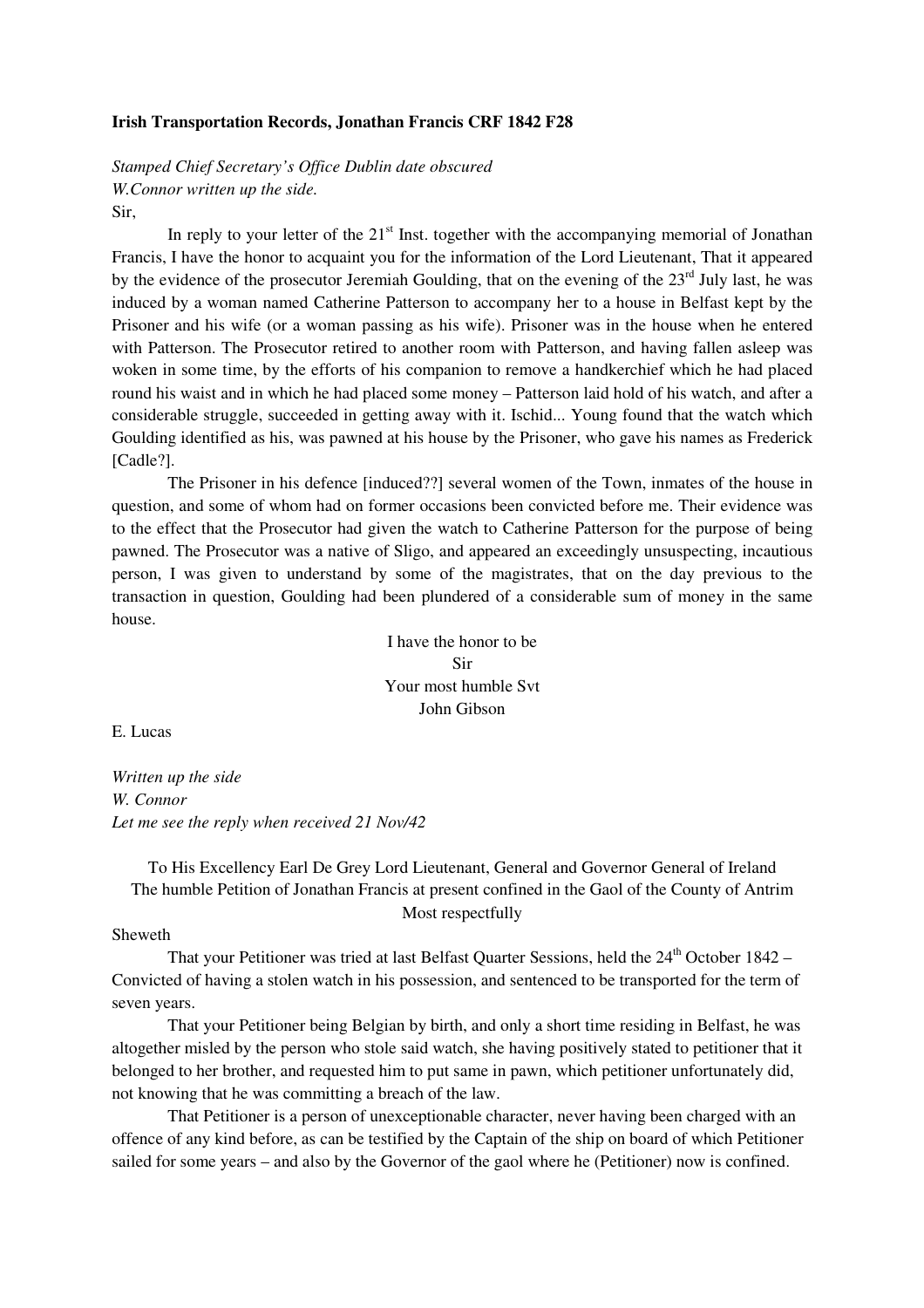That Petitioner having a wife who will be left altogether unprotected and unprovided for, should he be sent out of the country, without a friend to assist her in any way what's more on whose account Petitioner would most earnestly solicit, that your Excellency will graciously condescend to take his deplorable case into consideration, and grant that his sentence may be commuted to any term of imprisonment in this country your Excellency may deem met – so that he may, ultimately be restored to the assistance of his disconsolate partner – where by honest industry h hopes to gain an respectable livelihood.

> And your Petitioner as in duty bound will ever pray Jonathan Francis

Carrickfergus 14th November 1842

From what I have heard of the Memorialist I am induced to recommend his case to the favourable consideration of His Excellency the Lord Lieutenant

> F 28 1842 Jonathan Francis Stealing a watch 7 yrs Tn Let the law take its course Nov 28th *initials*

AB ans<sup>d</sup>  $26^{th}$  Nov/42 Gaoler informed  $d^{\circ} 25^{th}$ 

\*\*\*\*\*\*\*

*Stamped Chief Secretary's Office Dublin 42 Dec 12 W.Connor written up the side.* 

> Whitehall 10 Dec<sup>r</sup> 1842

Sir,

 I am directed by Secretary Sir James Graham to transmit to you, the enclosed Petition of Jonathan Francis, a convict under Sentence of Transportation; and I am requesting you to submit the same to the consideration of the Lord Lieutenant of Ireland.

> I am Sir Your most obedient Humble Servant JM Phillips

E .Lucas Esq<sup>re</sup> etc etc etc